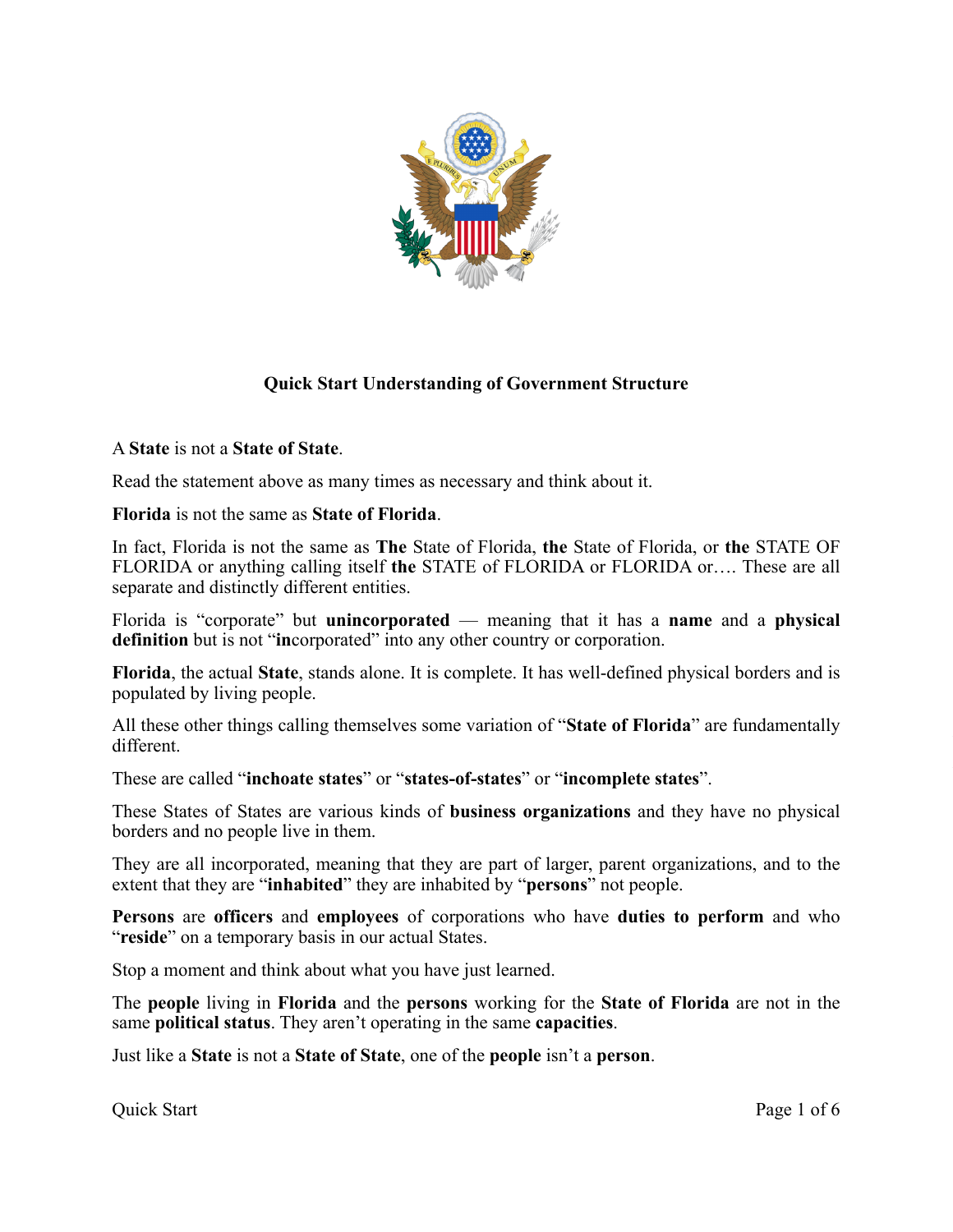The difference is very clear-cut, yet many of us get confused and think that the State of Florida is the same as Florida, when it is not. We also assume that if you have a pulse, you are one of the people, but in fact, you may be acting in the **capacity** of a **person**, instead.

There is an "apples and oranges" difference involved — and it needs to be clearly understood.

You, as one of the people born in a State of the Union, say Virginia, start your life as a Virginian. You are one of the living people of Virginia and you employ the State of Virginia (or some other State of State organization) to do business for you.

However, you can, if you so choose, go to work for the State of Virginia, and accept "an office of personhood".

Do you see how that changes the capacity in which you are acting?

You went from being **one of the people** and an **employer**, to acting as a **person** and being an **employee**.

In effect, you left **Virginia** behind and entered the **State of Virginia**.

**By doing this** you **subjected yourself** to the **private rules, codes, regulations, statutes**, and **policies** of this **business organization**, which is simply in the business of providing "governmental services".

In addition to accepting a paying job with a **State of State**, you can unwittingly enter this status if you "**volunteer**" to serve the **State of State** as a voter, a tax collector known as a "withholding agent", a juror, or in any similar capacity.

Finally, there are **two** other ways you can leave your home in Virginia (or Florida or one of the other States of the Union—) and find yourself in the "**foreign territory**" of a **State of State**.

You can willingly and knowingly seek **welfare benefits** from the **State of State**, or you can be turned over to the State of State as a "**ward of the state**" — that is, an "**incompetent**" of some kind — an abandoned child, a pauper, a mental incompetent, or someone so physically incapacitated they can't care for themselves.

Most of us have been misidentified as "wards" of **State of State** organizations when we were babies in our cradles. This has been done via **False Registration** processes that result in equally **Unconscionable contracts** obligating us to act as **persons** — known as **citizens** of the **State of State**.

## **So how do you get home to your birthright political status as one of the living people? A free man, a Virginian — living in Virginia, owed all the protections of the Law of the Land?**

This question will be answered, but first, we need to look a bit deeper into the what these **State of State** business organizations really are — and who or what operates them?

## **Original Sovereign Jurisdiction – Government of, for, and by the people/People.**

Our actual government was set up **during** The War of Independence, between 1776 and 1781. The first instrumentality of this government was the **Union** of (E)states, published **4 July 1776**, as a result of **The Unanimous Declaration of Independence** issued by the original colonies. A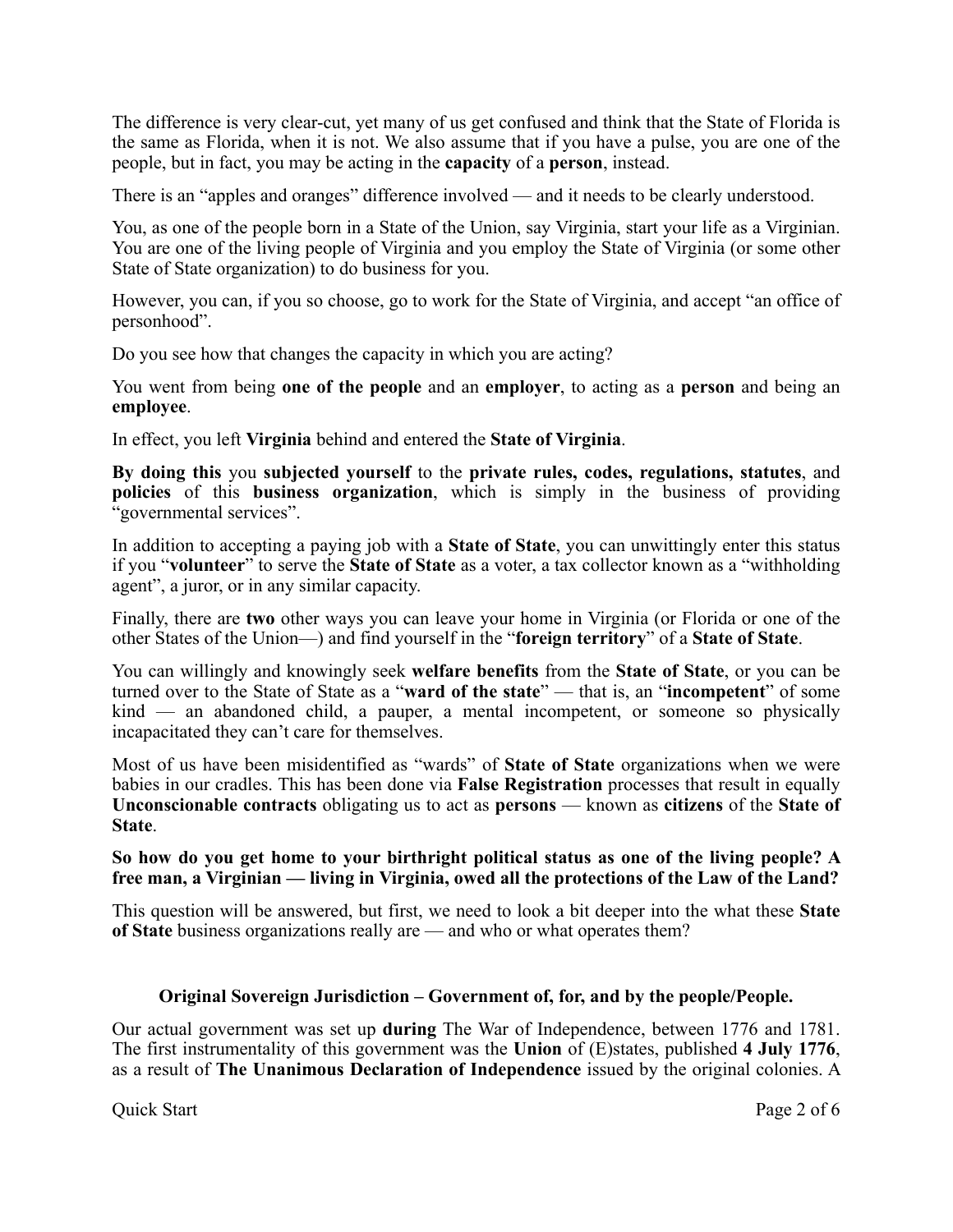few months later, in **September 9th of 1776**, these new States joined together and created a **Federation** of the States of the Union doing business as **The United States of America**. Nearly five years later, the States additionally created a **Confederation** to take up some of the slack and conduct commercial business for them.

All three — the **Union**, the **Federation**, and the **Confederation** — were set up and functional during the Revolutionary War and all three continued to function before, during, and **after** the Constitutions were adopted more than a decade later.

Stop and think about that.

It is important to understand that the **Federal Constitutions** (there are three (3) of them) represent the **implementation of treaty agreements** that were reached with King George and the Pope as part of the Peace Treaties ending The War of Independence.

It is also important to understand that our Federal Constitutions, like **all** Constitutions, are **debt agreements** based on **service contracts**. Someone agrees to do something and someone else agrees to pay for it.

In the case of the Federal Constitutions, the **People** acting as **State Citizens** and occupying the **international land jurisdiction** owed to each of the **States**, agreed to pay for certain **enumerated services** and also agreed to **delegate the powers needed to perform these services** to Subcontractors.

There are **nineteen enumerated services** and **nineteen enumerated "delegated Powers"** granted to **three (3) Federal Subcontractors**. They were/are:

- 1. **The States of America** operated by "the united States of America" [the original Confederation] under "**The Constitution for the united States of America**" — which were **American Subcontractors**, organized as **States of States**, doing business under names styled like this: **The State of New York**. This organization functioned from **1787 to 1863**.
- 2. The **British Territorial United States** doing business as "**the**" United States of America, operating under "**The Constitution of the United States of America**".
- 3. The Municipal United States Government doing business as "the" United States, operating under "**The Constitution of the United States**".

Do you notice something important?

Our actual and original government and its instrumentalities — the **Union** doing business as **The United States**, and the **Federation** doing business as **The United States of America** and the **Confederation** doing business as the **States of America** don't operate under any "Constitution".

## **It's only the Federal Subcontractors that operate under Constitutions.**

Why? Because we don't pay ourselves in gold to mow our own lawns.

So our actual government is the **Union**, the **Federation**, and the **Confederation**.

The Subcontractors are the **American Federal**, **British Territorial** and **Papal Municipal Businesses**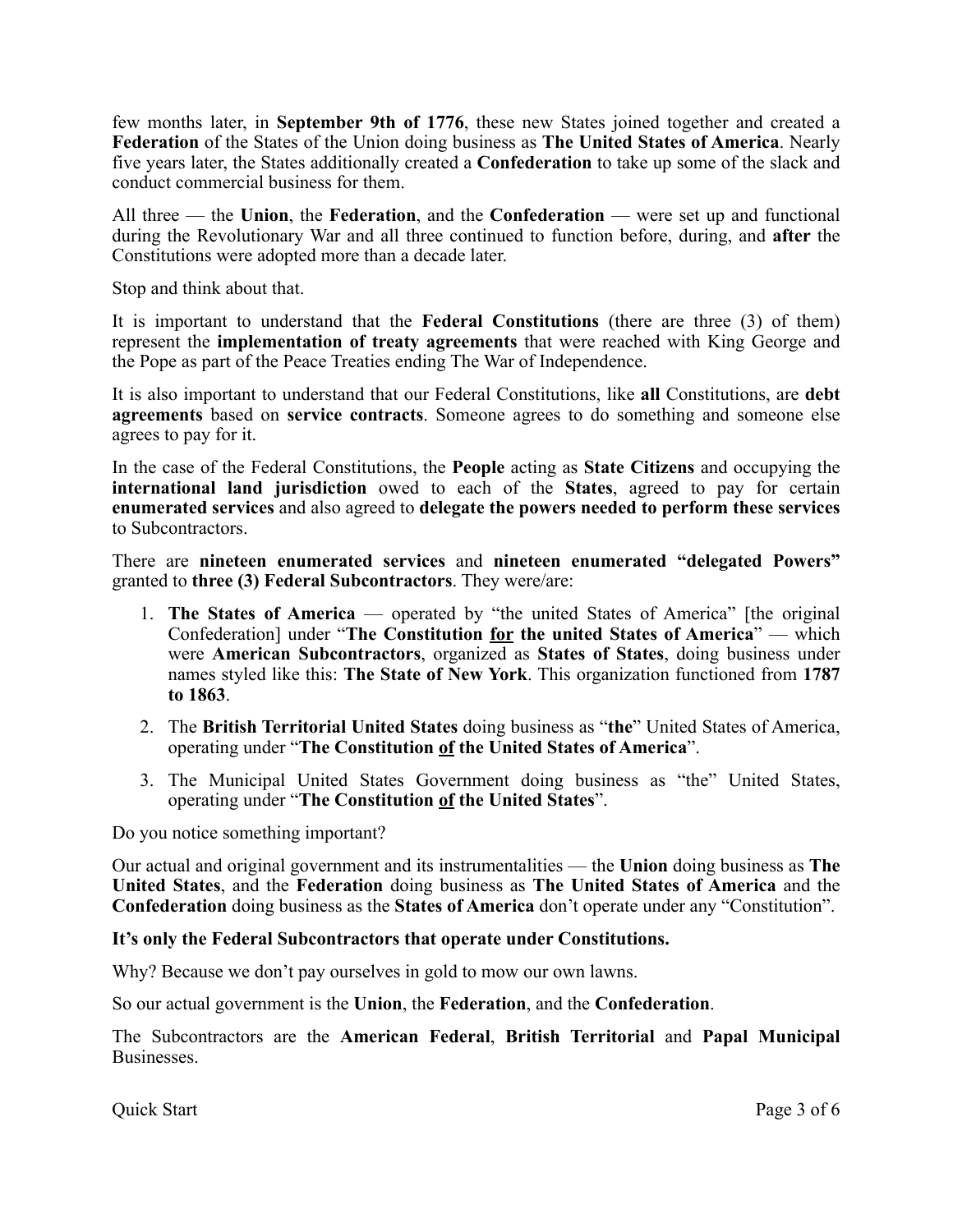The **American Federal Subcontractors** ceased cooperative operations in **1860** (Southern States of States walked out) and the remaining Federal States of States went **bankrupt in 1863** (Northern States of States).

So if you took an "Oath" to protect and preserve "**the**" Constitution against all enemies both foreign and domestic — were you told any of this?

Did you know that you were taking an "Oath" to support and defend the service contracts of the remaining **foreign** business interests?

Were you told that you would be working for the Pope (**Federal Civil Service**) or the Queen (**U.S. Military**)?

Were you told that the American Federal Subcontractors were out of business, still pending "**Reconstruction**"? So there was no possibility that you were working directly for the American States and People?

Were you told that, ultimately, no matter which remaining Federal Subcontractor you worked for, **Federal Civil Service** or **U.S. Military**, you'd be working for the Pope?

The Pope **directly** controls the Municipal United States Government and the Federal Civil Service, and **indirectly** controls the U.S. Military because the Queen operates as his Overseer of Commonwealth — that is, British Territorial operations.

At any time, was it ever your understanding that you were working for the Pope or the British Monarch acting as his Overseer?

Read that — "the" United States refers to the Pope's Municipal Government and "the" United States of America refers to the Pope's Territorial/Commonwealth Government under the oversight of the British Monarch.

If you are like most Americans, you thought that "the" United States of America was the same as The United States of America — but one is a foreign British Territorial Subcontractor at the Federal level, and the other is the Federation of States. Actual States.

Exactly which one of these two entities did you mean to give your oath to?

The actual Government of the American States and People, or a foreign Federal Subcontractor?

And if you were never given full disclosure about any of this, why would you feel obligated to an Oath that was made under conditions of deceit and non-disclosure?

What possible legal or lawful obligation could ever be created by such an oath, purloined under conditions of non-disclosure?

## **States of States**

We left off the discussion about the **States** and the **States of States** with the question of what are these business organizations? Who or what is running them?

We are now prepared to answer that question — there are two "States of States" organizations in each State of the Union.

Quick Start Page 4 of 6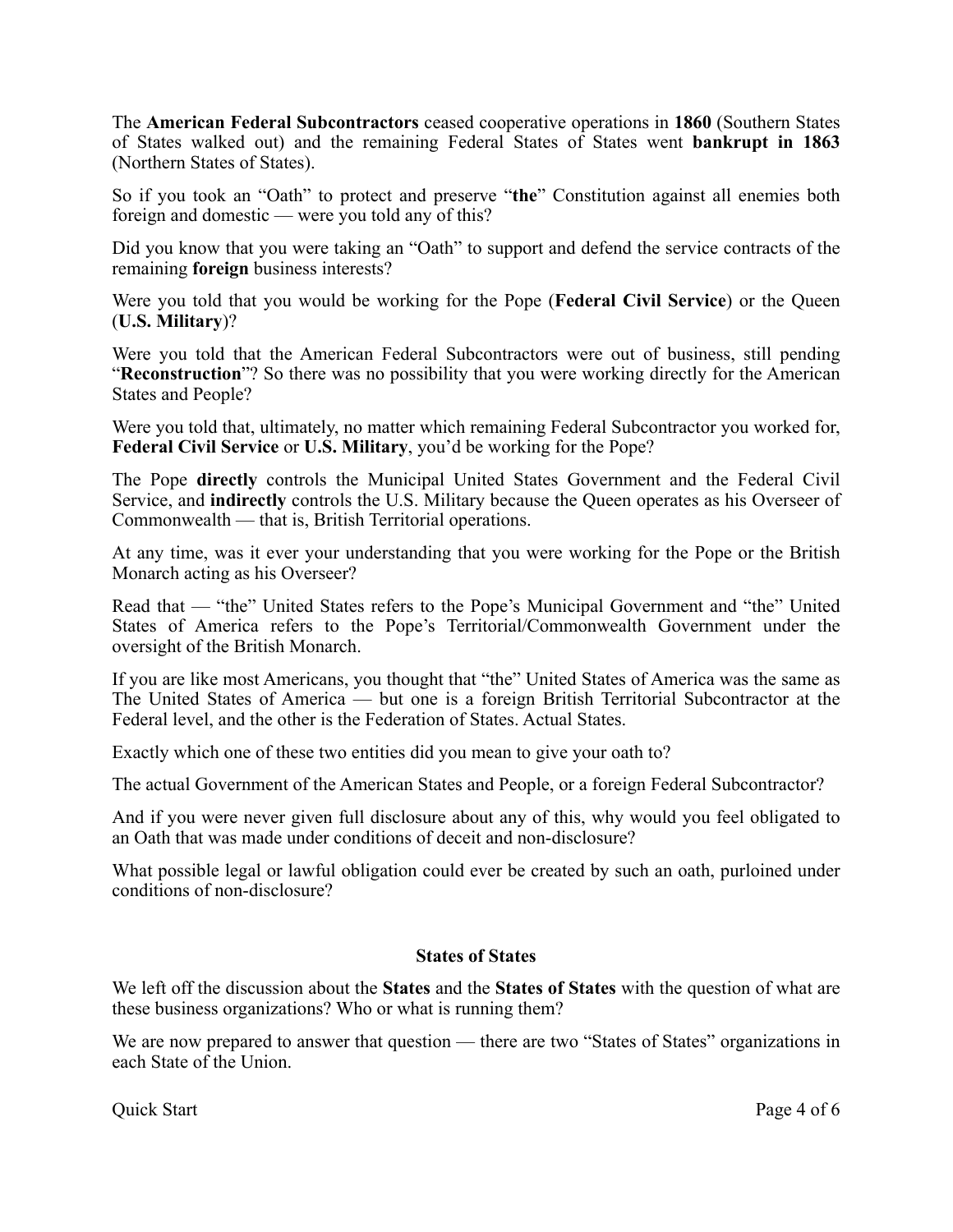One is a **British Territorial State of State** organization operating under names styled like this: "**the**" **State of New Hampshire**.

The other is a **Municipal STATE OF STATE** organization operating under names styled like this: "**the**" **STATE OF NEW HAMPSHIRE**.

There are not supposed to be any Municipal STATES OF STATES operating within the borders of our actual States of the Union. In fact, there should be no "Municipalities" anywhere on our soil and no Municipal Corporations, either.

The Constitution of the United States only provides for one Municipality — the **Municipality of Washington, DC** — and that is limited to the "one mile square" located within the Boundary Stones designated for it within the **District of Columbia**.

The Territorial States of States are, strictly speaking, not allowed either. They came in and usurped into the vacuum of power created when the American States of States ceased functioning — as an "emergency measure".

They've kept the "emergency" going ever since, and never bothered to explain any of this to the American Public.

So we've had Cuckoo Bird British Territorial States of States operating in our States, and these organizations have operated in collusion with the Municipal STATES OF STATES to rob the actual States and people blind.

They formalized their collaboration via "The Declaration of Interdependence of the Governments in The United States", signed in 1937.

The clear duty that these Federal Subcontractors owed to us was to fully disclose the situation at the end of the Civil War and to assist us in Good Faith to restore our lawful government to full form and function.

Instead, they left our actual flag faced down, struck, in the Capitol Rotunda, in the Senate Chambers and the House Chambers, and did nothing too correct.

They couldn't even take care of the Title IV Flag we allowed them to use when exercising our "Delegated Powers" — they let a pirate like Russell-J: Gould walk into the capitol and claim it as if it were their property — instead of property belonging to us, The United States of America, the States of the Union, the American States and People.

Hordes of foreign political lobbyists have infested our Capitol and used our Public Resources and treasuries and assets as if we were gone on an endless holiday, "lost at sea", and our erstwhile Allies, the Governments of Great Britain and Westminster, fed on our substance and plundered and pillaged our States and our people for generations.

These are the facts.

And if you are Americans, it's time to take stock of them.

Please note that the deceptions involved are all similar forms of deceit.

We have been led to mistake States of States for States, Territorial States of States for Confederate States of States, foreign Municipal STATES OF STATES for businesses that have a right to be on our soil, people for persons, "the" United States of America for The United States

Quick Start Page 5 of 6